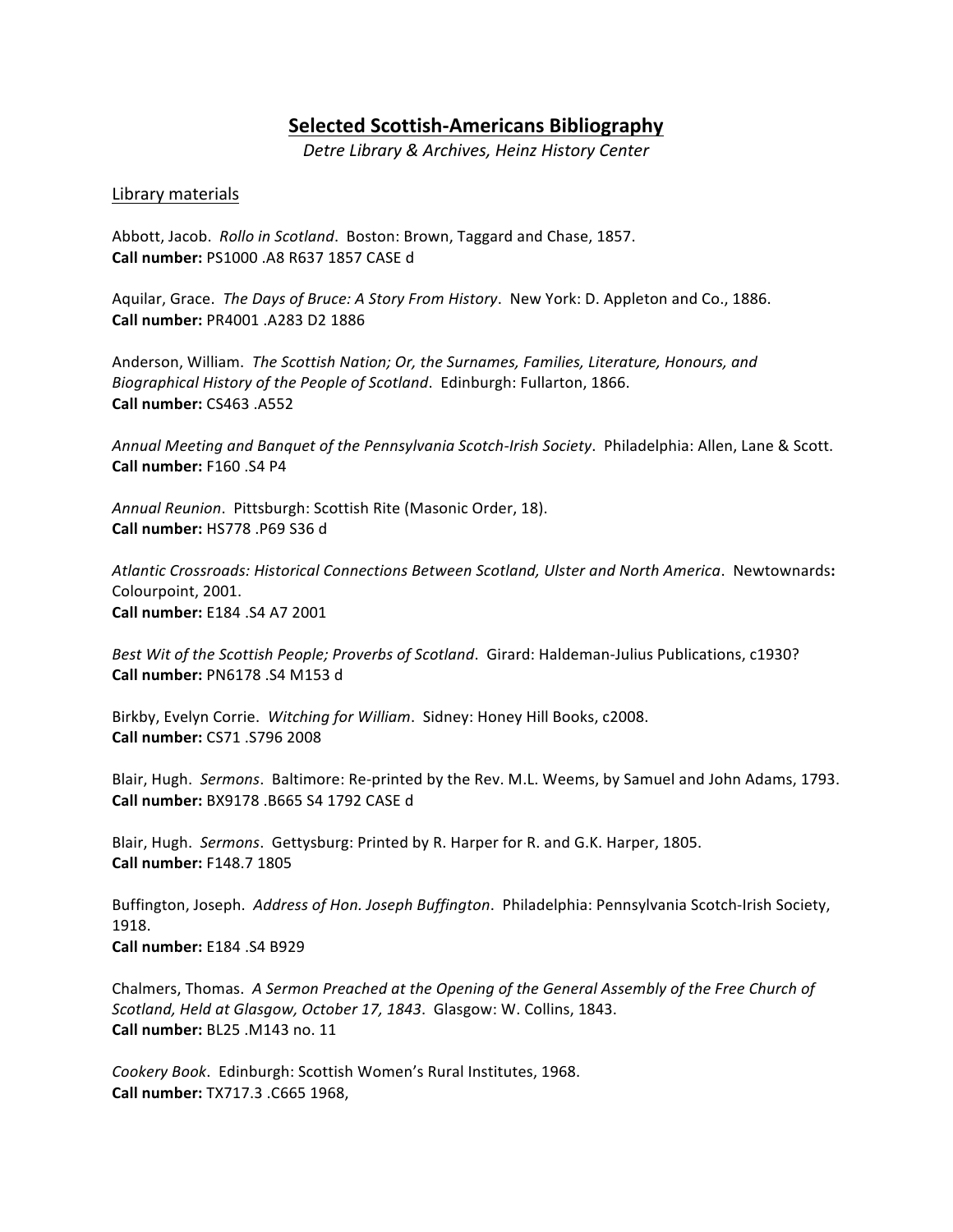The Confession of the Faith, the Larger and Shorter Catechisms, with the Scripture-Proofs at Large. *Church of Scotland*. **Call number:** BX9174 .C748 1768 CASE d 

Cox, Henry Bartholomew. The Mind of Charles Thomson. Philadelphia: Scotch-Irish Foundation, 1973. **Call number:** E302.6 T48 C877

Dixon, B. Homer. The Border or Riding Clans Followed by A History of the Clan Dickson and A Brief *Account of the Family of the Author, B. Homer Dixon, K.N.L.* Albany: J. Munsell's Sons, 1889. **Call number:** CS478 .D621

Dobson, David. *Directory of Scottish Settlers in North America, 1625-1825*. Baltimore: Genealogical Pub. Co., 1984 <1986>. **Call number:** CS412 .D635 

Dobson, David. Scots in the USA and Canada, 1825-1875. Baltimore: Clearfield, 1998-. **Call number:** E184 .S3 D63 1998 

Douglas, Robert Sir. The Peerage of Scotland: Containing an Historical and Genealogical Account of the *Nobility of that Kingdom, from their Origin to the Present Generation: Collected from the Public Records....* Edinburgh: Printed by G. Ramsay, 1813. **Call number:** CS468 .D735 ff 

Dufrenoy, A. (Armand). On the Use of Hot Air in the Iron Works of England and Scotland. Translated *from a Report, Made to the Director General of Mines in France by M. Dufrenoy in 1834. London: J.* Murray, 1836. **Call number:** TN715 .D86 

Erickson, Charlotte. *Invisible Immigrants; the Adaptation of English and Scottish Immigrants in Nineteenth-Century America.* Coral Gables: University of Miami Press, 1972. **Call number:** E184 .B7 E68 

Finley, John H. The Coming of the Scot. New York: C. Scribner's Sons; London, C. Scribner's Sons, Ltd., 1940. 

**Call number:** E184 .S3 F5

Glazier, Ira A., ed. Emigration from the United Kingdom to America: Lists of Passengers Arriving at U.S. Ports. Lanham: Scarecrow Press, 2006-. **Call number:** E184 .B7 E45 2006 

Harmening, Clara B. James Whiteside McConnell of Westmoreland County, PA: His Ancestors and Descendants. Decorah: Anundens Pub. Co., c2011. **Call number:** CS71 .M1288 2011 q

Hanna, Charles A. The Scotch-Irish; Or The Scot in North Britain, North Ireland, and North America. Baltimore: Genealogical Pub. Co., 1968. **Call number:** E184 .S4 H2 1968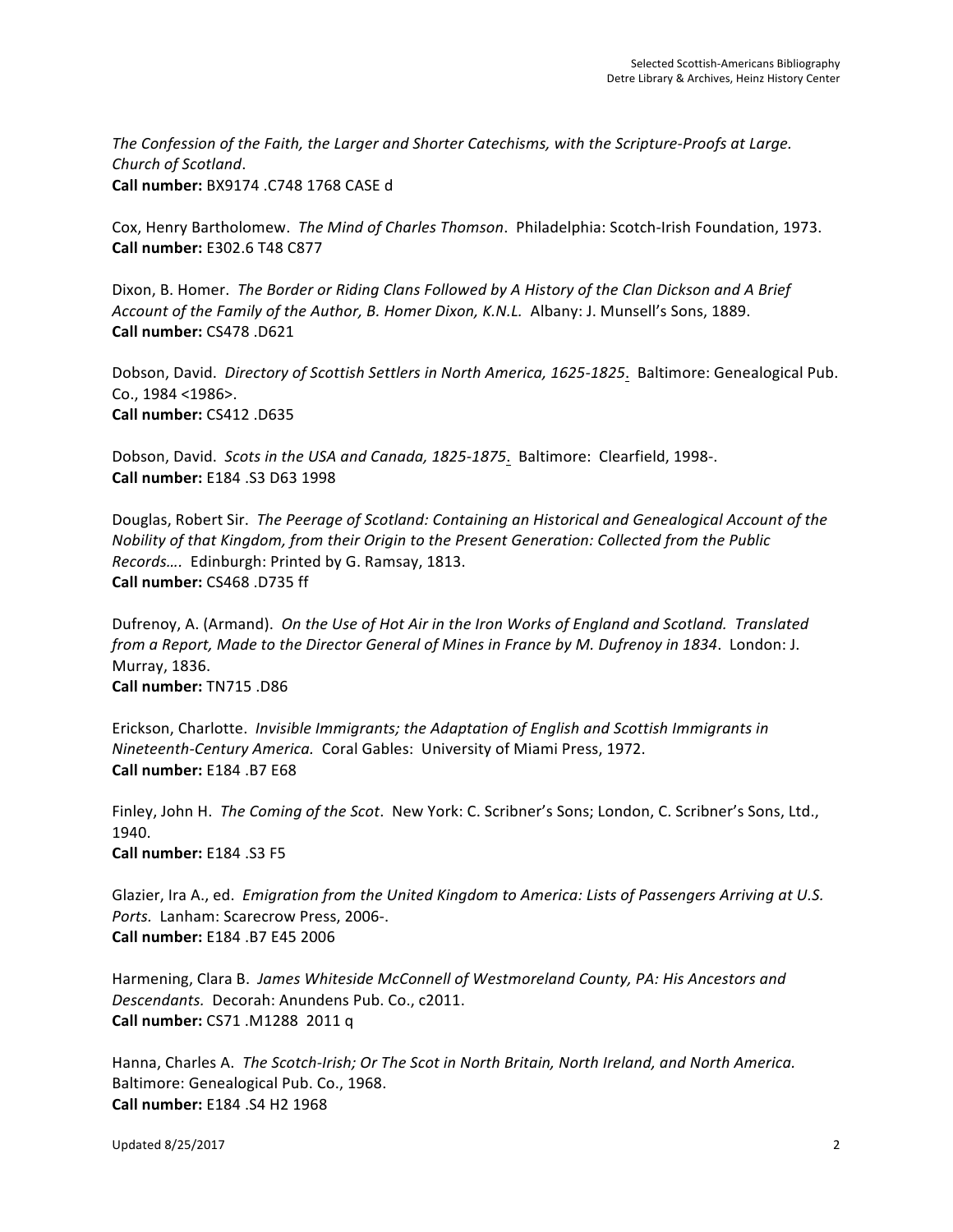Hensel, W.U. The "Scotch-Irish" in Lancaster County, Pennsylvania. Response to a Toast at the *Anniversary Dinner of the Scotch-Irish Society of Pennsylvania, Bellevue-Stratford Hotel, Philadelphia*. Lancaster: New Era Printing Co., 1905? **Call number:** F160 .S4 H526 q

*History of St. Patrick's Parish, Shieldmuir, Wishaw.* Wishaw: The Parish, 1991. **Call number:** BX4633 .W4 S27 1991 

Howie, John. The Scots Worthies. Edinburgh; London: Oliphant, Anderson, & Ferrier, 1870. **Call number:** BX9081 .H86 

Irvine, Sherry. Your Scottish Ancestry: A Guide for North Americans. Salt Lake City: Ancestry, c1997. **Call number:** CS463 .I78 1997

Johnson, Melvin Maynard. Advance Copy of the Allocution of the M.P. Sovereign Gand Commander *Melvin M. Johnson, 33e to be Delivered at the One Hundred Thirty-Fourth Annual Meeting of the Supreme Council, 33, e Pittsburgh*. **Call number:** HS765 .J64 1946. 

Jonas, Linda. A Genealogist's Guide to Discovering Your Scottish Ancestors: How to Find and Record Your *Unique Heritage.* Cincinnati: Betterway Books, 2002. **Call number:** CS462 .J66 2002q 

Keltie, John Scott, Sir. A History of the Scottish Highlands, Highland Clans, and Highland Regiments: with an Account of the Gaelic Language, Literature, and Music. Edinburgh; London: A. Fullarton, 1877. **Call number:** DA880 .H7 K27 q

Landale, James. *Duel: A True Story of Death and Honour*. Edinburgh; New York: Canongate, 2005. **Call number:** CR4595 .S38 L36 2005

Leodhas, Sorche Nic. All in the Morning Early. New York: Holt, Rinehart and Winston, 1963. **Call number:** PR8621 .L562 A4 1963 

Leodhas, Sorche Nic. *By Loch and By Lin; Tales from Scottish Ballads (retold).* New York: Holt, Rinehart and Winston, 1969. **Call number:** PR8621 .L562 B9 1969 

Leodhas, Sorche Nic. Gaelic Ghosts. New York: Holt, Rinehart and Winston, c1963. **Call number:** PR8621 .L562 G3 1963 

Leodhas, Sorche Nic. Ghosts Go Haunting. New York: Holt, Rinehart and Winston, 1965. **Call number: PR8621 .L562 G4 1965** 

Leodhas, Sorche Nic. Sea-Spell and Moor-Magic; Tales of the Western Isles. New York: Holt, Rinehart and Winston, 1968. **Call number:** GR145 .H4 L46 1968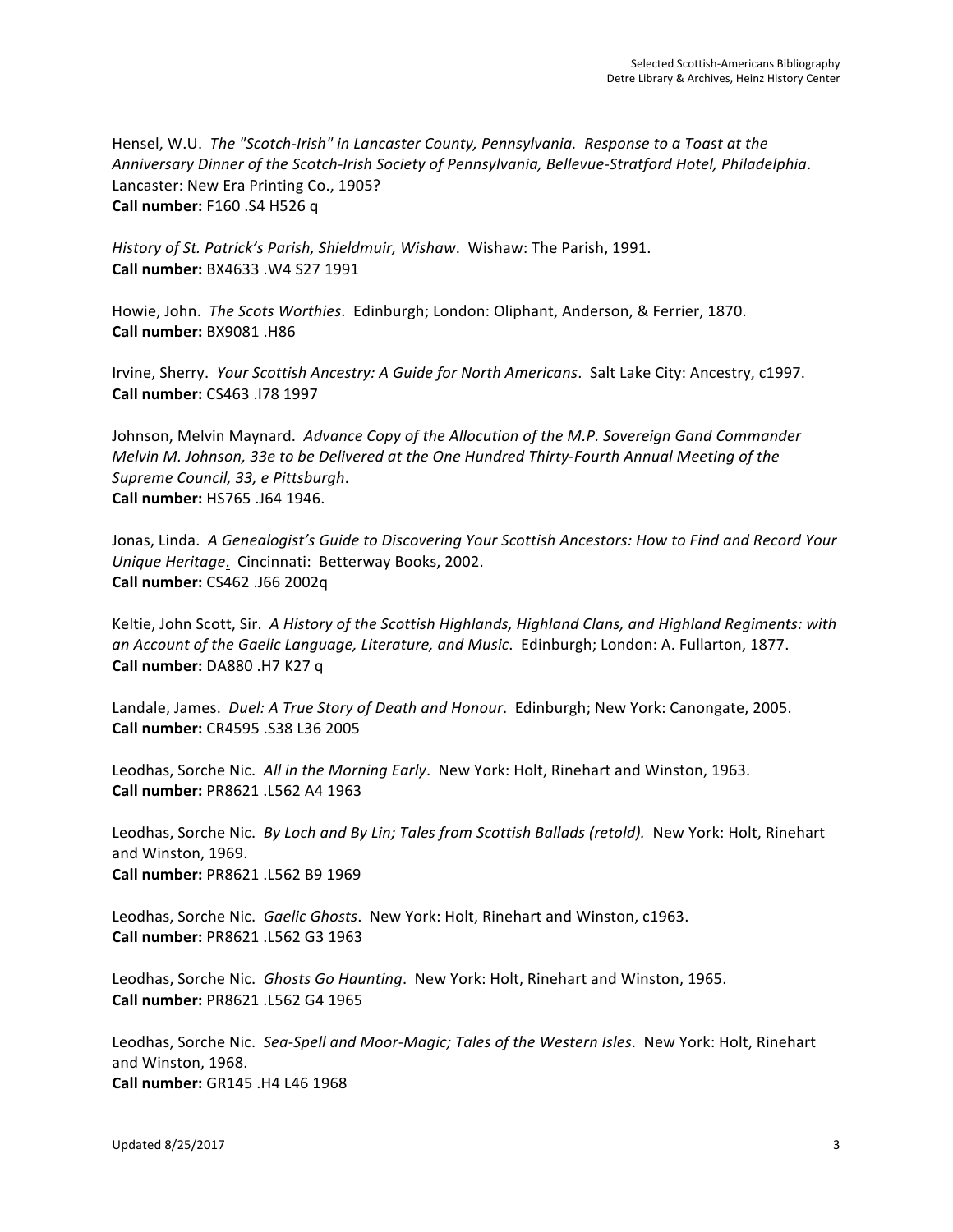Leodhas, Sorche Nic. Thistle and Thyme; Tales and Legends from Scotland. New York: Holt, Rinehart and Winston, 1962. **Call number:** PR8621 .L562 T4 1962 

Leodhas, Sorche Nic. Twelve Great Black Cats and Other Eerie Scottish Tales. New York: Dutton, 1971. **Call number:** PR8621 .L562 T8 1971 

Leyburn, James Graham. The Scotch-Irish: A Social History. Chapel Hill: University of North Carolina Press, 1962.

**Call number:** E184 .S4 L682

Library and Archives of the Scotch-Irish Foundation in the Custody of the Balch Institute for Ethnic *Studies.* Philadelphia: The Institute, 1991. **Call number:** E184 .S3 L697 1991

Mackey, Albert Gallatin. The History of Freemasonry, Its Legends and Traditions, Its Chronological *History.* New York, London: The Masonic History Company, c1898-1906. **Call number:** HS403 .M154 v.1 f

Mackie, John Beveridge. Andrew Carnegie: His Dunfermline Ties and Benefactions. Dunfermline: Dunfermline Journal Printing Works, 1916. **Call number:** F159.26 .C28 M158 

McClelland, M.A. *Genealogy of the Family of Maclellan*. Knoxville: Republican Print, Establishment, 1882. **Call number: CS71 .M164 M164** 

McWilliams, J. Wesley. The Scotch-Irish in Pennsylvania. Philadelphia: Pennsylvania Scotch-Irish Society, 1958. 

**Call number:** F160 .S4 M3 1958

Moncreiffe of that Ilk, Iain, Sr. The Highland Clans: the Dynastic Origins, Chiefs and Background of the *Clans and of Some Other Families Connected with Highland History.* New York: C.N. Potter: distributed by Crown, 1982. **Call number:** DA772 .M771 1982 f 

Nolan, J. Bennett. Benjamin Franklin in Scotland and Ireland, 1759 and 1771. Philadelphia: University of Pennsylvania Press; London: Oxford University Press, 1938. **Call number:** E302.6 F8 N788 

One Hundred Years and Counting: A History of the Scotch-Irish Society of the United States of America, 1889-1989. Bryn Mawr: the Society, 1989. **Call number:** E184 .S4 S424

Porter, Jane. The Scottish Chiefs. London: G. Routledge, 1903? **Call number:** PR5189 .P5 S3 

Riddle, D.H. The Scotch-Irish Element of Presbyterianism: A Discourse Delivered Before the Presbyterian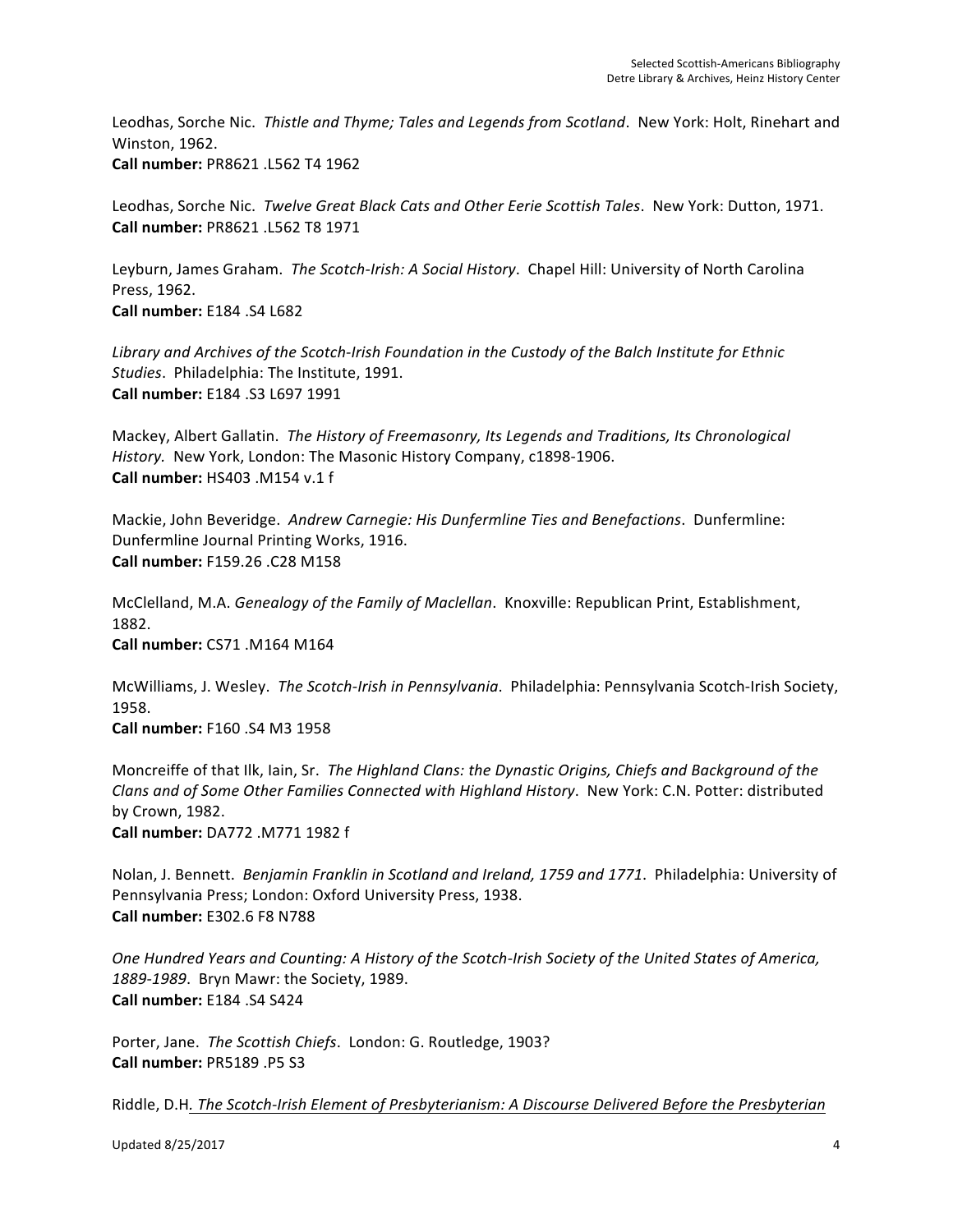Historical Society in New York, and Repeated, By Request, Before the Associate Reformed Synod, in Allegheny. Pittsburgh: Printed by John T. Shyrock, 1856. **Call number:** BX 9178 .R54 CASE d

Scarlett, James Desmond. *Tartans of Scotland*. London: Lutterworth Press, 1972. **Call number:** DA 880 .H76 S38 d 

The Scottish Clans and Their Tartans: History of Each Clan and Full List of Septs. Edinburgh; London: W. & A.K., Ltd & G.W. Bacon, Ltd., 1954. **Call number:** DA880 .S425 1954 d 

The Scottish Classroom in the Cathedral of Learning, University of Pittsburgh. Pittsburgh: University of Pittsburgh Press, 1940. **Call number:** LD6012 .N277 S425 

The Scottish Tartans: with Historical Sketches of the Clans and Families of Scotland, the Arms of Chiefs of *Clans and Families and Clansmen's Badges.* Edinburgh: Johnston and Bacon, 1963. **Call number:** DA880 .H76 I58 1963 d 

Sims, Clifford Stanley. The Origin and Signification of Scottish Surnames; with a Vocabulary of Christian *Names.* Rutland: C.E. Tuttle Co., 1969 **Call number:** CS2435 .S61 1969a

Stewart, Reid W. A History of Scottish Dissenting Presbyterianism in Franklin County, Pennsylvania: Being An Account of Reformed Presbyterian, Associate Presbyterian, Associate Reformed, and United *Presbyterian Church.* Apollo: Closson Press, 1987. **Call number:** BX9072 .S8518 

Stewart, Reid W. Scottish Dissenting Presbyterian Churches in Allegheny County, Pennsylvania. Pittsburgh: Western Pennsylvania Genealogical Society, 1994). **Call number:** BX8946 .S38 S74 1994 

Ulster to America: the Scots-Irish Migration Experience, 1680-1830. Knoxville: University of Tennessee Press, c2012. **Call number:** E184 .S4 U48 2011

Wall, Joseph Frazier. Andrew Carnegie's Hogmanay; Or A Child's New Year in Calvinist Scotland. New York: Oxford University Press, 1970. **Call number:** GT4987 .W18 d 

Wall, Joseph Frazier. Skibo. New York: Oxford University Press, 1984. **Call number:** DA890 .S6 W187

Archival Collections

#### **John Morton papers 1809-1840.**

Updated 8/25/2017 5